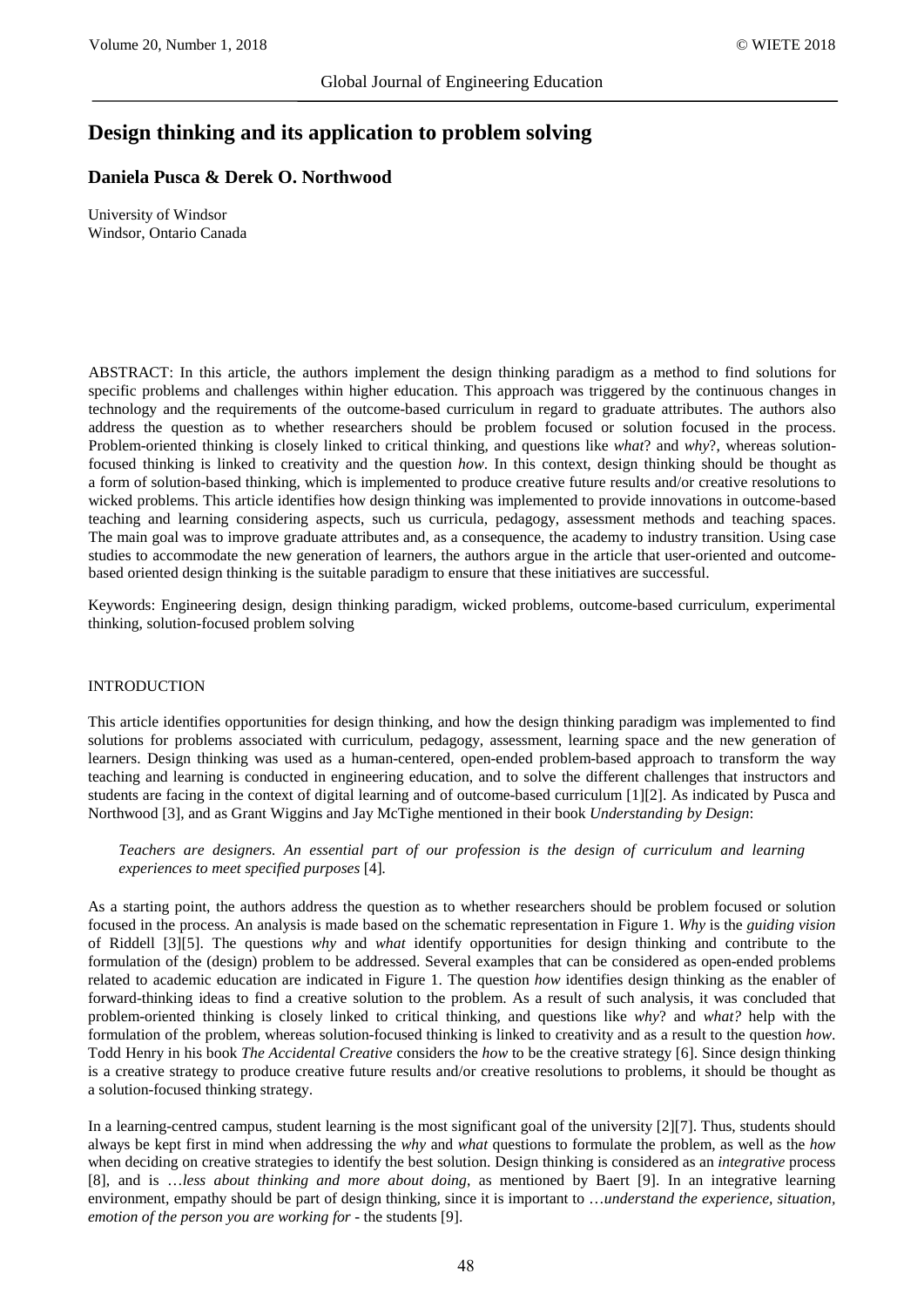

Figure 1: Is design thinking problem focused or solution focused?

## DESIGN THINKING PARADIGM AND WICKED PROBLEMS

The term *design thinking* is often used as a unique approach to solving problems in innovative ways. Researchers in various disciplines are using the principles of design to solve problems. Tim Brown in his book *Change by Design: how Design Thinking Transforms Organizations and Inspires Innovation* has explored *design thinking* [10]. *Design thinking*, based on the same principles used by designers to produce innovative solutions for engineering problems, is considered by Brown to be the paradigm for solving complex problems regardless of the field of activity. According to Brown:

*Design thinking has its origins in the training and the professional practice of designers, but these are principles that can be practiced by everyone and extended to every field of activity* [10]*.*

Kimbell also explains that design thinking *has been appropriated in a variety of professions (e.g. business and sciences) to solve disciplinary problems in seemingly new ways* [11]*.* In the same context, Piotrowski explains:

*Businesses are seeing that the process of design can bring innovative thinking to problem solving within the corporate environment. This methodology is called design thinking* [12]*.* 

Cairnes [13] and Northwood [14] pointed out that we are living in a *world of rapid discontinuous change and wicked problems*. As mentioned by Buchanan [8] the wicked problems approach was formulated by Rittel in the 1960's. Also, in the first published report of Rittel's idea, wicked problems are defined as:

*A class of social system problems which are ill-formulated, where the information is confusing, where there are many clients and decision makers with conflicting values, and where the ramifications in the whole system are thoroughly confusing* [15]*.* 

As described by Rittel, design thinking and decision making is not a simple linear process when applied to solving wicked problems. The proponents of the linear process in design thinking consider the design process as *divided into two distinct phases*: structuring the problem identification and formulation, and structuring the search for solutions [8]. The first phase is considered an analytic sequence in which the designer determines all of the elements of the problem and specifies all of the requirements and the constraints. Problem identification and formulation is a very important phase, since a wrongly formulated problem will not lead to a successful design solution. The second phase, structuring the search for a solution, consists of synthesis and analysis sequences in which several possible concepts are evaluated to find the best solution for the problem. A comparison between the linear model for the design process and the wicked problem approach by Rittel, is presented in Figure 2. Buchanan argues that *the wicked-problem approach has remained only a description of the social reality of designing rather than the beginnings of a well-grounded theory of design* [8].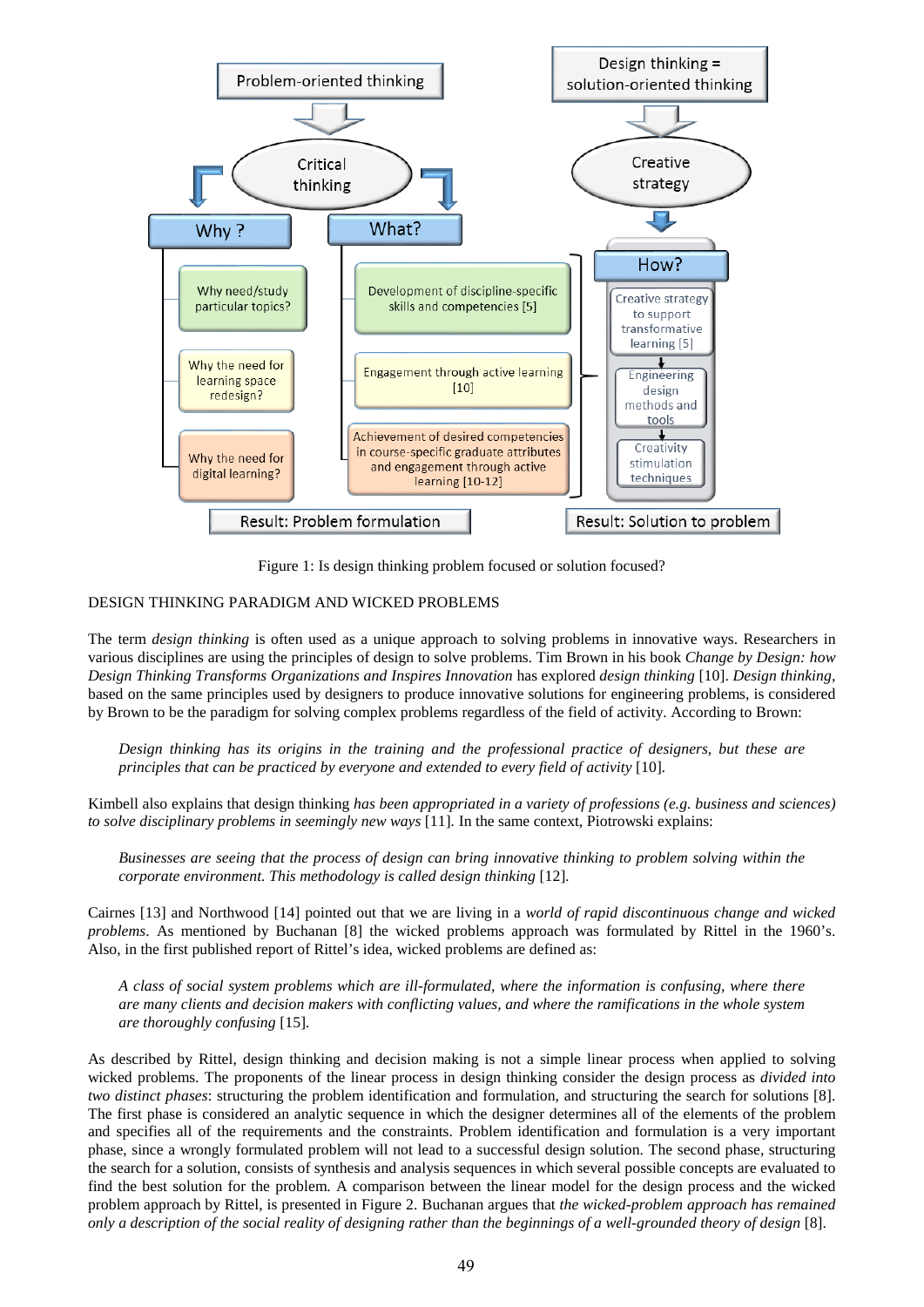

Figure 2: Design thinking as a linear process and the wicked-problem approach.

In an opinion piece on design thinking, Johnson indicates that its proponents consider that it is particularly well-suited for solving *wicked problems* [16]. He also argue that:

*Design thinking is changing the way some academics approach teaching and research, the way architects design classrooms and how leaders seek to solve the world's most persistent problems* [16]*.* 

## DESIGN THINKING IN ENGINEERING - A TOOL FOR PROBLEM SOLVING

Design educators use the term to explain how design thinking paradigm can be implemented to improve lives, solve problems and enable collaborations with non-designers [17]. Design methodology - as a tool for creative problem solving in engineering, has developed over time. Pahl and Beitz [18], Pugh [19], Voland [20] and Ullman [21] are few of the known authors of books on engineering design methods and methodology. Design thinking as a process, is a similar approach and descriptor to what engineering designers do. As Kelley mentioned [8][22]:

*We moved from thinking of ourselves as designers to thinking of ourselves as design thinkers.*

Figure 3 is a schematic representation for the engineering design process, as the design thinking paradigm in engineering - an *effective problem-solving algorithm* [20][21]. This is a model-based definition for design thinking, as a sequential process.



Figure 3: Schematic of the design thinking paradigm as an engineering design process.

The process starts with the need for identification and formulation of the problem, including any associated constraints. This first step is very important, since a well formulated problem is necessary in order to find the desired solution. As mentioned by Hall [23], and according to Horst Rittel's essay *The Reasoning of Designers* [24], there are often complex problems that require *disorderly reasoning*:

*A design problem keeps changing while it is treated, because the understanding of what ought to be accomplished, and how it might be accomplished is continually shifting. Learning what the problem is IS the problem* [24].

First, the designer tries to associate the problem with similar cases from the past. If this approach will not provide any solution, the next step is to generate new ideas using knowledge and creativity as a form of experimental thinking.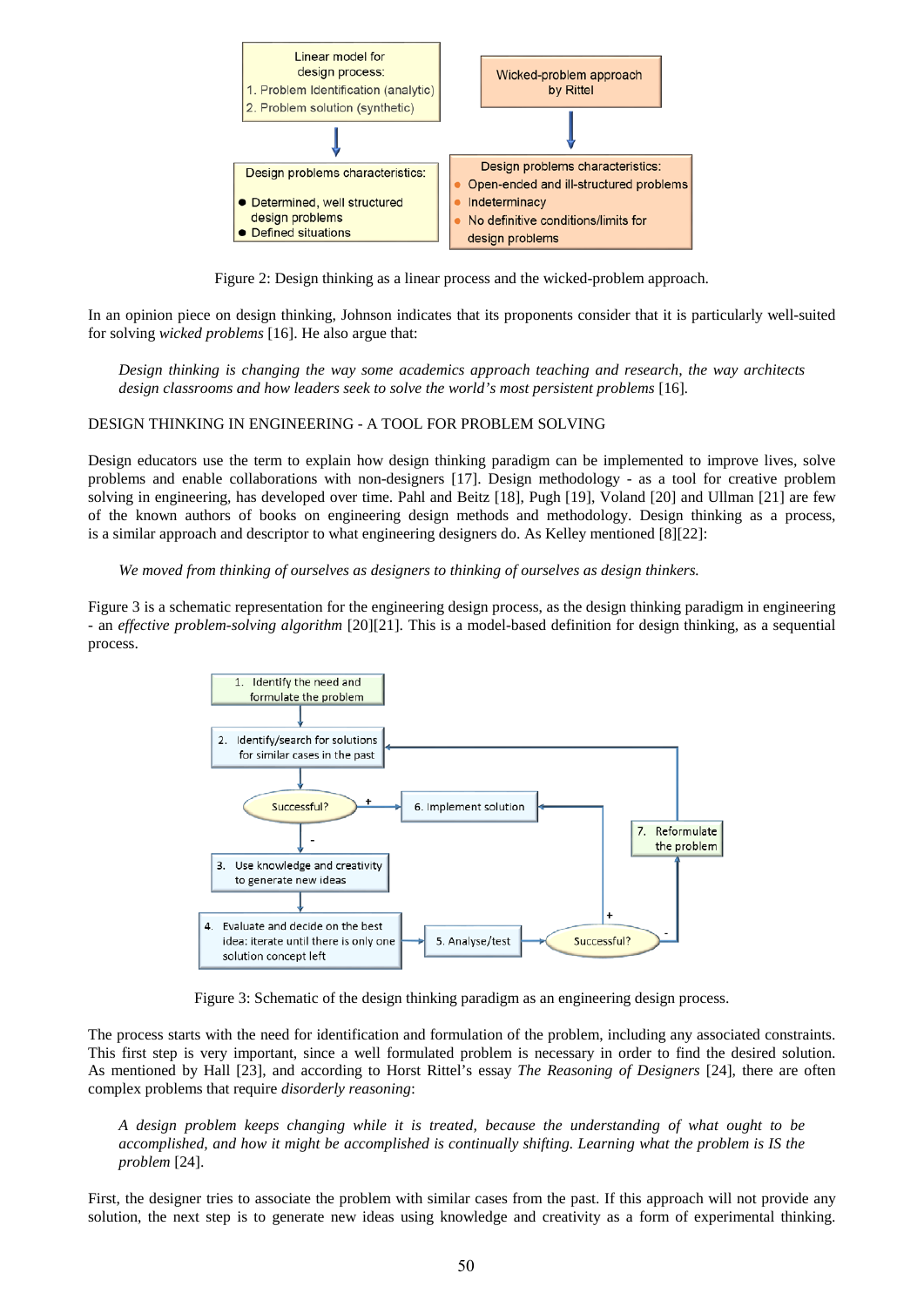Evaluation of these ideas using a decision matrix will lead to one solution that will be further analysed and tested. If successful, it will be implemented. If not successful, the problem needs to be reformulated, and the process repeats. This is an iterative process, i.e. a loop method. The main iterative loop with two iterations is shown in Figure 4.



Figure 4: The main iterative loop with two iterations for the evaluation stage in design thinking [25].

This model-based definition gives a very clear and easy to understand description of what design thinking is. In fact, the concept is very complex and somewhat different from the design thinking process associated with other non-engineering activities. The difference consists in the tools and methods employed during the five main stages, stages 2 to 6 in Figure 3. The main common aspect is the use of creativity and creativity stimulation techniques, like brainstorming, analogy, inversion or checklisting using trigger questions.

Cross argues that there are *forms of knowledge special to the competencies and abilities of a designer* [26]. This has been demonstrated by the present authors in several applications involving the adaptive use of engineering design methods to solve non-engineering issues, such as course design for outcome-based curriculum [25], learning space [7], and assessment methods design [27][28].

# DESIGN THINKING FOR CURRICULUM DEVELOPMENT

The suitability of the design thinking paradigm as an adaptive use of engineering design methods and tools to solve complex problems was demonstrated by the authors through empirical research conducted in the context of curriculum development [25][27][28]. The adaptive use of engineering tools has proven its effectiveness through the achievement of desired outcomes for problems associated with curriculum development regarding new and improved course design for an outcome-based curriculum. They also provide a qualitative evaluation and future opportunities for improvement, as described in Figure 5.



Figure 5: Design thinking for outcome-based course design.

Woods claims that findings in the literature, as well as his experience with methods for solving complex problems at McMaster University, have proven the effectiveness of the use of basic problem-solving strategies [29][30]. Douglas et al also discuss the problem solving strategies or heuristics used by engineers and support Woods' strategy based on empirical research [31]. It is what Woods [29] calls a *basic strategy* for solving complex problems - typically start with an *awareness of problem* stage, then a *definition stage* and close with an *evaluation* or *verification* stage. This strategy is composed of six discrete steps, which can be used in an iterative manner, similar with the design thinking paradigm proposed in Figure 3 and used by the authors to solve open-ended problems associated with curriculum design.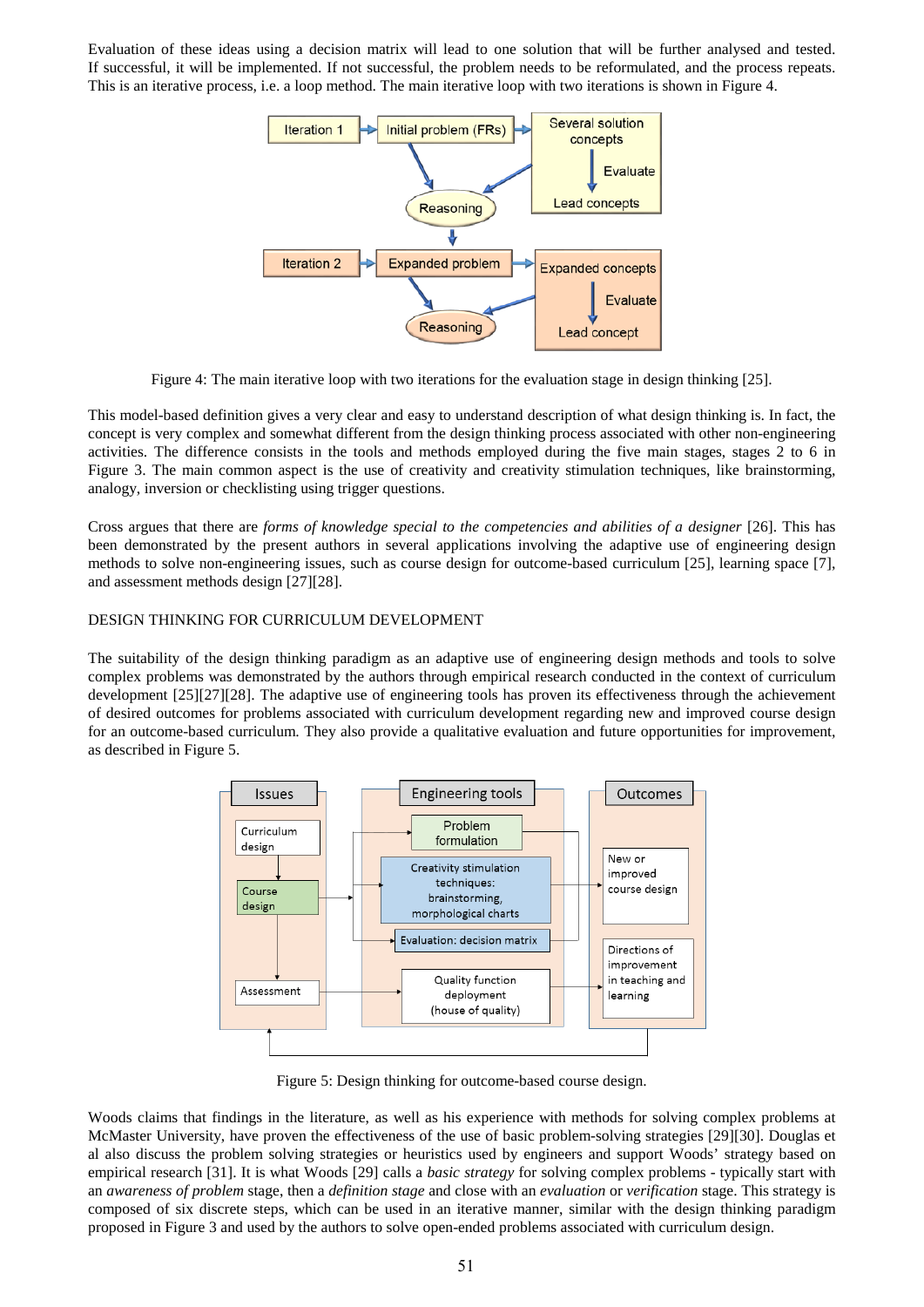Some authors do not believe that problem-solving strategies as the design thinking paradigm described in this article are useful, because of the linearity (or step-by-step progression) [31] and the indeterminacy associated with the wicked problems [8][15].

This article indicates that the engineering design method can be considered as a design thinking paradigm both to solve any complex problems, because it provides a logical understanding of the design process, and a guide to achieve a solution to the problem. In medicine, there is also research to show the adaptive use of design heuristics as a useful strategy for problem solving and decision making [32], and the authors consider *the engineering study of* intuitive design*, that is, the design of transparent aids for making better decisions*. Visser also explores to what extent design thinking involves similar or different processes when implemented with different activities or disciplines [33]. Johnson explains why principles of design should be used in various disciplines to solve complex problems:

*…with its emphasis on teamwork and its problem-based approach, design thinking is particularly well-suited to solving* wicked problems *- those big, ill-defined, complex, multifaceted issues that don't have a clear solution* [16]*.*

#### CONCLUDING REMARKS

The authors support the suitability of design thinking paradigm as an adaptive use of engineering design methods and tools to solve complex problems, and this was demonstrated through empirical research conducted in the context of curriculum development to provide innovation in curriculum development.

The authors also indicate that design thinking should be thought as a form of experimental thinking that is solution focused, and may be implemented to produce creative solutions to wicked problems. As mentioned by Pasricha:

*The goal is not to be perfect. The goal is just to be better than before* [34]*.*

#### **REFERENCES**

- 1. Pusca, D., Stagner, J. and Bowers, R.J., Outcome-based design approach for engineering design. *Inter. J. of Design Educ*., 9, **3**, 27-34 (2015).
- 2. Northwood, D.O., Learning outcomes some reflections on their value and potential drawbacks. *World Trans. on Engng. and Technol. Educ.,* 11, **3**, 137-142 (2013).
- 3. Pusca, D. and Northwood, D.O., The why, what and how of teaching: an engineering design perspective. *Global J. of Engng. Educ.,* 19, **2**, 106-111 (2017).
- 4. Wiggins, G. and McTighe, J., *Understanding by Design*. Upper Saddle River, NJ: Merrill Prentice Hall (1998).
- 5. Riddell, J., Exploring the *why* of teaching. *University Aff*airs, 58, **1**, 44 (2017).
- 6. Henry, T., *The Accidental Creative*. New York: Penguin (2013).
- 7. Pusca, D. and Northwood, D.O., How to engage students in the context of outcome-based teaching and learning. *World Trans. on Engng. and Technol. Educ.,* 13, **3**, 268-273 (2015).
- 8. Buchanan, R., Wicked problems in design thinking. *Design Issues,* 8, **2**, 5-21 (1992), 18 October 2017, http://www.jstor.org/stable/1511637
- 9. Baert, P., The Role of Design Thinking (2015), 20 October 2017, https://www.slideshare.net/Pietel/the-role-ofdesign-thinking
- 10. Brown, T., *Change by Design: how Design Thinking Transforms Organizations and Inspires Innovation*. New York: Harper Business (2009).
- 11. Kimbell, L., Rethinking design thinking: part I*. Design and Culture,* 3, **3**, 285-306 (2011)*.*
- 12. Piotrowski, C.M., *Problem Solving and Critical Thinking for Designers.* Hoboken, NJ: Wiley (2011).
- 13. Cairnes, M., Leadership training needed on the job, not in the classroom. *Engineers Australia*, 81, 11, 31 (2009).
- 14. Northwood, D.O., Training tomorrow's leaders. *Proc. 1st World Conf. on Technol. and Engng. Educ.,* Kraków, Poland, 114-119 (2010).
- 15. Churchman, C.W., Guest Editorial: Wicked Problems. *Manage. Science,* 14, **4**, B141-B142 (1967), 18 October 2017, http://www.jstor.org/stable/2628678
- 16. Johnson, T., Why Researchers in Various Disciplines are Using the Principles of Design to Solve Problems Big and Small. 13 January (2016), 19 October 2017, http://www.universityaffairs.ca/features/feature-article/designthinking-changing-way-approach-problems/
- 17. Dym, C.L., Agogino, A.M., Eris, O., Frey, D. and Leifer, L.J., Engineering design thinking, teaching, and learning. *J. of Engng. Educ.*, 94, **1,** 103-120 (2005).
- 18. Pahl, G., Beitz, W., Feldhusen, J. and Grote, K-H., *Engineering Design a Systematic Approach.* (3rd Edn), Berlin: Springer (2007).
- 19. Pugh, S., Clausing, D. and Andrade, R., *Creating Innovative Products Using Total Design*. (1st Edn), Addison Wesley Longman (1996)
- 20. Voland, G., *Engineering by Design*. (2nd Edn), New Jersey: Pearson Prentice Hall (2004).
- 21. Ullman, D.G., *The Mechanical Design Process*. (3rd Edn), New York: McGraw Hill (2003).